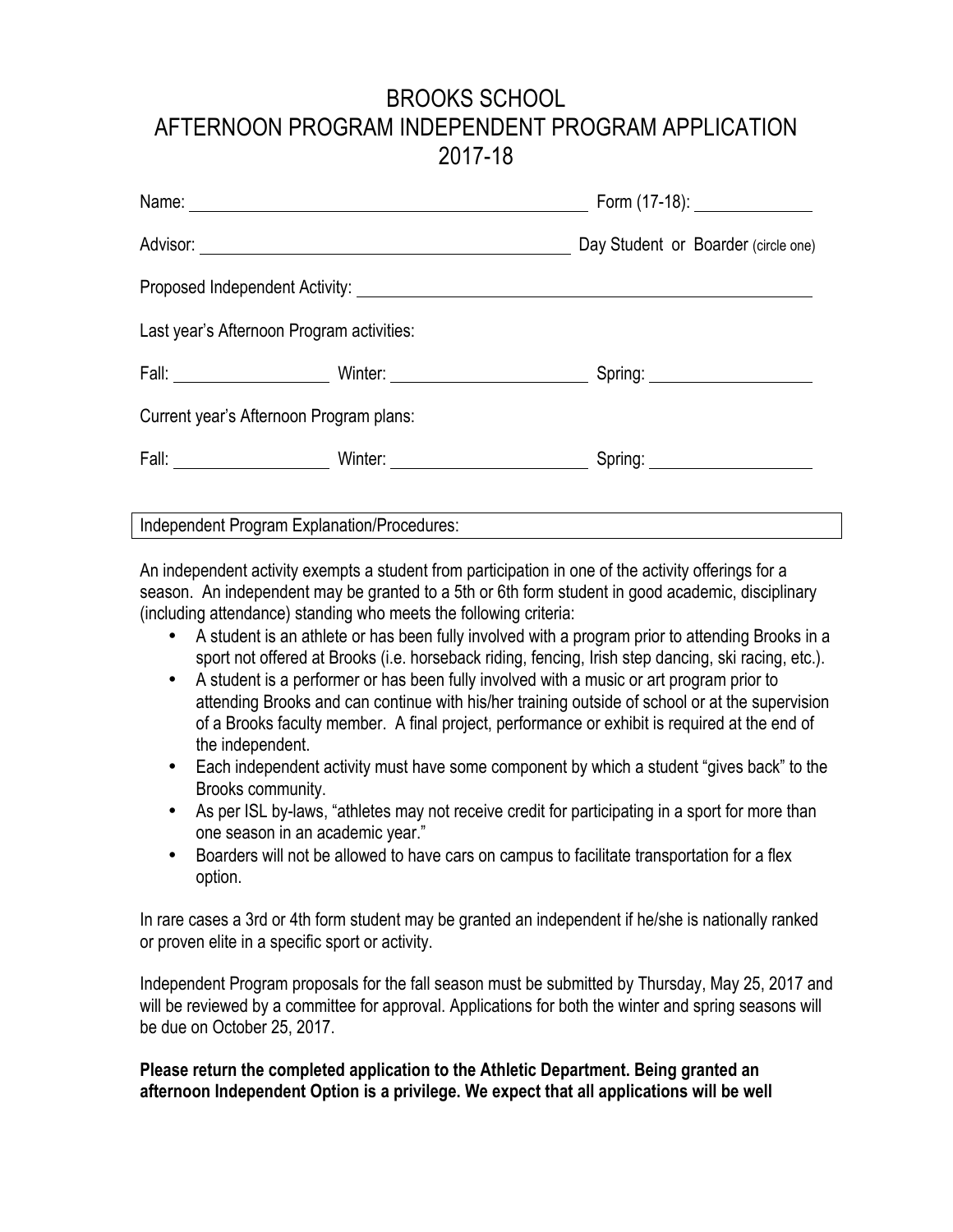**thought out, thorough in details and complete before being handed in for the committee to review. Only complete applications, received by the due date, will be considered. Please provide the following information. Type or print legibly.**

1) Describe your interest for pursuing an Independent Program. Make sure to include your previous experience in this area.

| (2) | Name of program you will be participating in: __________________________________                                                                                                                                               |  |  |
|-----|--------------------------------------------------------------------------------------------------------------------------------------------------------------------------------------------------------------------------------|--|--|
|     | 3) Who will be responsible for supervising you during your Independent Program:                                                                                                                                                |  |  |
|     |                                                                                                                                                                                                                                |  |  |
|     |                                                                                                                                                                                                                                |  |  |
|     | Work Phone: _____________________________Cell Phone: ___________________________                                                                                                                                               |  |  |
|     |                                                                                                                                                                                                                                |  |  |
| 4)  | Where will you be doing your Independent Program:                                                                                                                                                                              |  |  |
|     |                                                                                                                                                                                                                                |  |  |
|     |                                                                                                                                                                                                                                |  |  |
|     | Phone: Note and the second contract of the second contract of the second contract of the second contract of the second contract of the second contract of the second contract of the second contract of the second contract of |  |  |
|     |                                                                                                                                                                                                                                |  |  |
| 5)  | Transportation: How will you be traveling to your Independent Program?                                                                                                                                                         |  |  |
|     | Primary Option:                                                                                                                                                                                                                |  |  |

Secondary Option: (If needed):

6) If there is not an exercise component in your Independent Program, please provide information regarding how you will work physical fitness into your schedule on a regular basis: